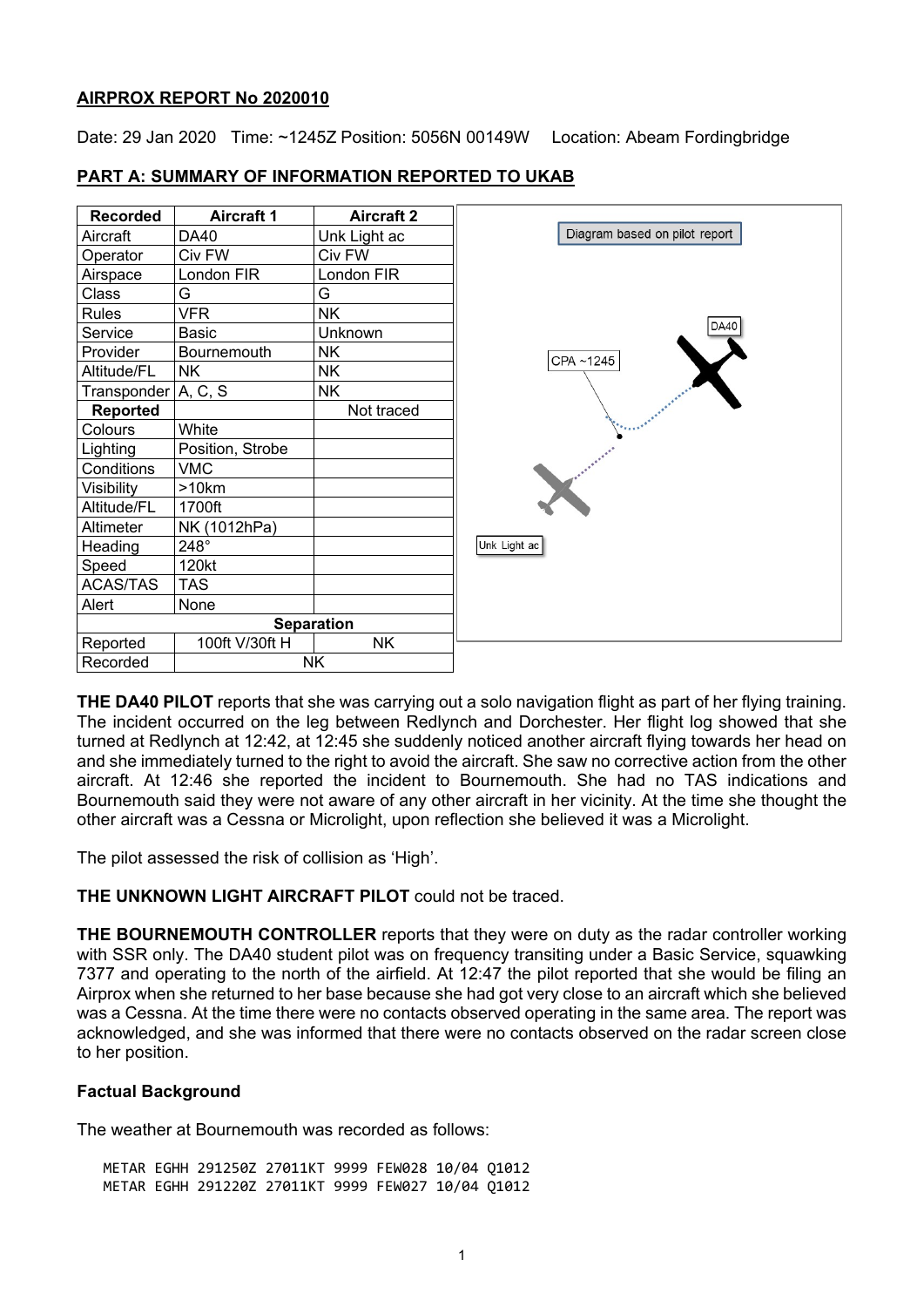## **Analysis and Investigation**

### **UKAB Secretariat**

The DA40 and unknown light aircraft pilots shared an equal responsibility for collision avoidance and not to operate in such proximity to other aircraft as to create a collision hazard.<sup>[1](#page-1-0)</sup> If the incident geometry is considered as head-on or nearly so then both pilots were required to turn to the right.<sup>[2](#page-1-1)</sup>

The DA40 can be seen on the radar replay routing to Redlynch, unfortunately the radar contact fades from radar prior to the pilot commencing a turn towards Dorchester and does not reappear, therefore the second aircraft could not be traced, or the recorded separation determined.

## **Summary**

An Airprox was reported when a DA40 and an unknown light aircraft flew into proximity near Fordingbridge at approximately 1245Z on Wednesday 29th January 2020. The DA40 pilot was operating under VFR in VMC and in receipt of a Basic Service from Bournemouth, the unknown light aircraft pilot could not be traced.

# **PART B: SUMMARY OF THE BOARD'S DISCUSSIONS**

Information available consisted of reports from the DA40 pilot and the air traffic controller involved. Relevant contributory factors mentioned during the Board's discussions are highlighted within the text in bold, with the numbers referring to the Contributory Factors table displayed in Part C.

Due to the exceptional circumstances presented by the coronavirus pandemic, this incident was assessed as part of a 'virtual' UK Airprox Board meeting where members provided a combination of written contributions and dial-in/VTC comments. Although not all Board members were present for the entirety of the meeting and, as a result, the usual wide-ranging discussions involving all Board members were more limited, sufficient engagement was achieved to enable a formal assessment to be agreed along with the following associated comments.

The Board began by looking at the actions of the DA40 pilot. They acknowledged that the pilot was a solo student on a navigation exercise and as such they praised their look-out and action when they spotted the conflicting aircraft. The pilot was in receipt of a Basic Service; some members posited that it would be a better idea if pilots requested a more suitable service, e.g. Traffic Service, to obtain the maximum information to increase their situational awareness; this was considered especially prevalent for training flights. It was observed, however, that this would not have affected this Airprox because the unknown light-aircraft was not visible on radar displays nor was it known to the Bournemouth controller (**CF3**). The DA40 pilot saw the unknown light-aircraft late (**CF6**), probably due to the visibility profile of a small aircraft and carried out avoiding action that increased the separation between the aircraft.

The Board then turned to the actions of the unknown light-aircraft. Unfortunately, the aircraft did not display on any radar recording and could not be traced. Members wondered if the pilot had seen the DA40, saw the DA40 avoiding them or did not see the DA40 at all. As the other pilot could not be traced, it was not possible to determine the exact scenario from their perspective. The DA40 did not receive a TAS warning (**CF4**) and therefore, because it may have been a microlight, members agreed that the unknown light-aircraft was probably not transponder-equipped.

Turning to actions of the Bournemouth controller, he was operating SSR only and therefore did not see the non-transponding aircraft (**CF2**), the DA40 was on a Basic Service and therefore the controller was not required to monitor the flight progress (**CF1**)

 $\overline{\phantom{a}}$ 

<span id="page-1-0"></span><sup>1</sup> SERA.3205 Proximity.

<span id="page-1-1"></span><sup>2</sup> SERA.3210 Right-of-way (c)(1) Approaching head-on.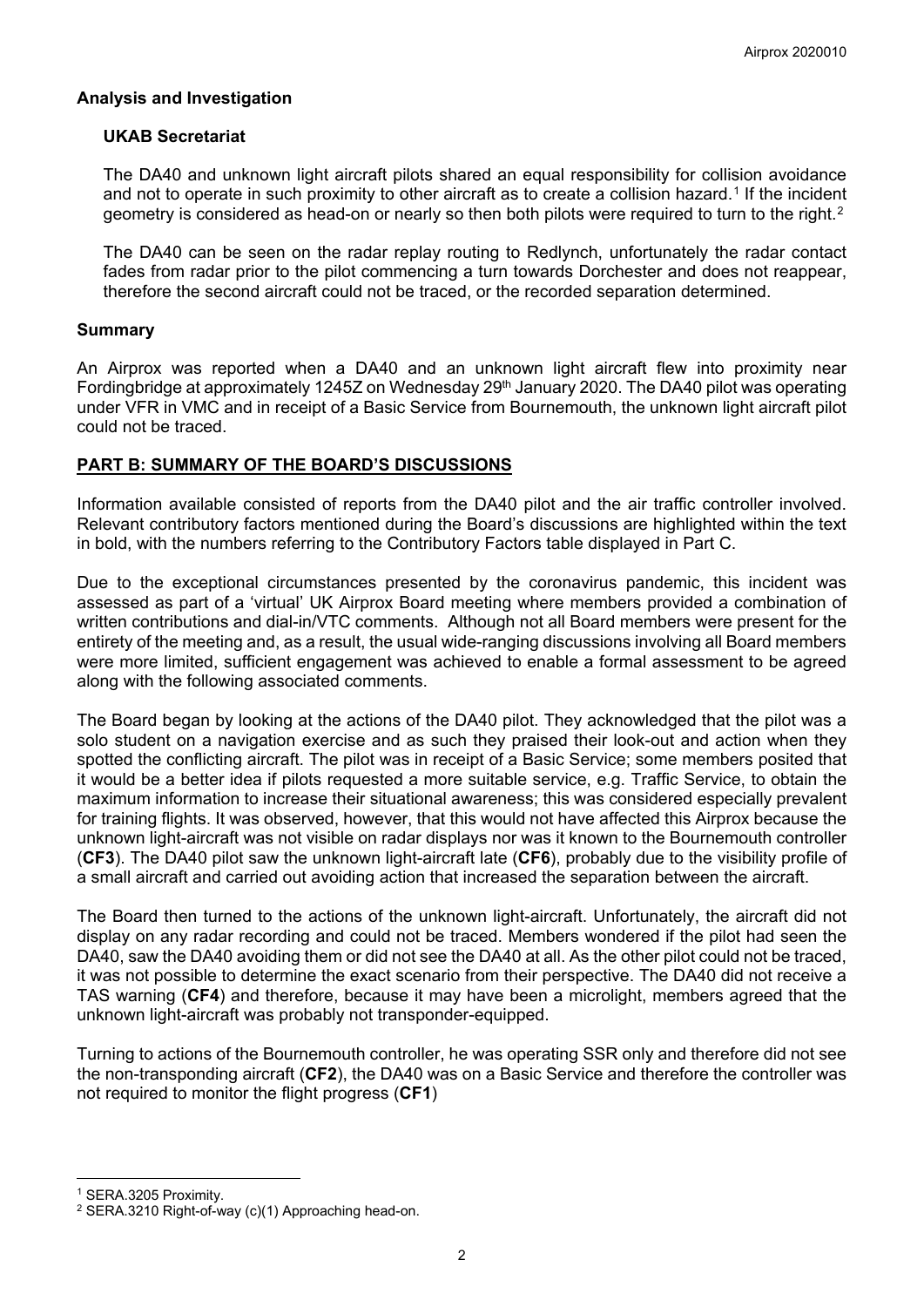Considering the risk, members agreed that the DA40 pilot saw the unknown light-aircraft and carried out emergency avoiding action that increased separation and the safety of the aircraft may have been compromised, safety not assured, a Risk Category B (**CF5**).

# **PART C: ASSESSMENT OF CONTRIBUTORY FACTORS AND RISK**

### Contributory Factors:

|           | 2020010                                                        |                                                                                             |                                                                      |  |  |  |
|-----------|----------------------------------------------------------------|---------------------------------------------------------------------------------------------|----------------------------------------------------------------------|--|--|--|
| <b>CF</b> | <b>Factor</b>                                                  | <b>Description</b>                                                                          | <b>Amplification</b>                                                 |  |  |  |
|           | <b>Ground Elements</b>                                         |                                                                                             |                                                                      |  |  |  |
|           | • Situational Awareness and Action                             |                                                                                             |                                                                      |  |  |  |
| 1         | Contextual                                                     | • ANS Flight Information Provision                                                          | Not required to monitor the aircraft under the agreed<br>service     |  |  |  |
| 2         | Contextual                                                     | • Situational Awareness and Sensory Events                                                  | The controller had only generic, late or no Situational<br>Awareness |  |  |  |
|           | <b>Flight Elements</b>                                         |                                                                                             |                                                                      |  |  |  |
|           | • Situational Awareness of the Conflicting Aircraft and Action |                                                                                             |                                                                      |  |  |  |
| 3         | Contextual                                                     | • Situational Awareness and Sensory Events                                                  | Pilot had no, late or only generic, Situational Awareness            |  |  |  |
|           | • Electronic Warning System Operation and Compliance           |                                                                                             |                                                                      |  |  |  |
| 4         | Technical                                                      | • ACAS/TCAS System Failure                                                                  | Incompatible CWS equipment                                           |  |  |  |
|           | • See and Avoid                                                |                                                                                             |                                                                      |  |  |  |
| 5.        | Contextual                                                     | • Near Airborne Collision with Aircraft,<br>Balloon, Dirigible or Other Piloted Air Vehicle | Piloted air vehicle                                                  |  |  |  |
| 6         | <b>Human Factors</b>                                           | • Monitoring of Other Aircraft                                                              | Late-sighting by one or both pilots                                  |  |  |  |

### Degree of Risk: B.

## Safety Barrier Assessment<sup>[3](#page-2-0)</sup>

In assessing the effectiveness of the safety barriers associated with this incident, the Board concluded that the key factors had been that:

### **Ground Elements:**

**Situational Awareness of the Confliction and Action** were assessed as **not used** because the unknown light-aircraft was not visible on the Bournemouth controller's radar display.

### **Flight Elements:**

 $\overline{\phantom{a}}$ 

**Situational Awareness of the Conflicting Aircraft and Action** were assessed as **ineffective** because neither pilot had any situational awareness of the other aircraft.

**Electronic Warning System Operation and Compliance** were assessed as **ineffective** because the DA40's TAS did not alert.

**See and Avoid** were assessed as **partially effective** because the DA40 pilot saw the unknown light-aircraft late and carried out emergency avoiding action. It is not known if the unknown lightaircraft pilot saw the DA40.

<span id="page-2-0"></span><sup>&</sup>lt;sup>3</sup> The UK Airprox Board scheme for assessing the Availability, Functionality and Effectiveness of safety barriers can be found on the [UKAB Website.](http://www.airproxboard.org.uk/Learn-more/Airprox-Barrier-Assessment/)